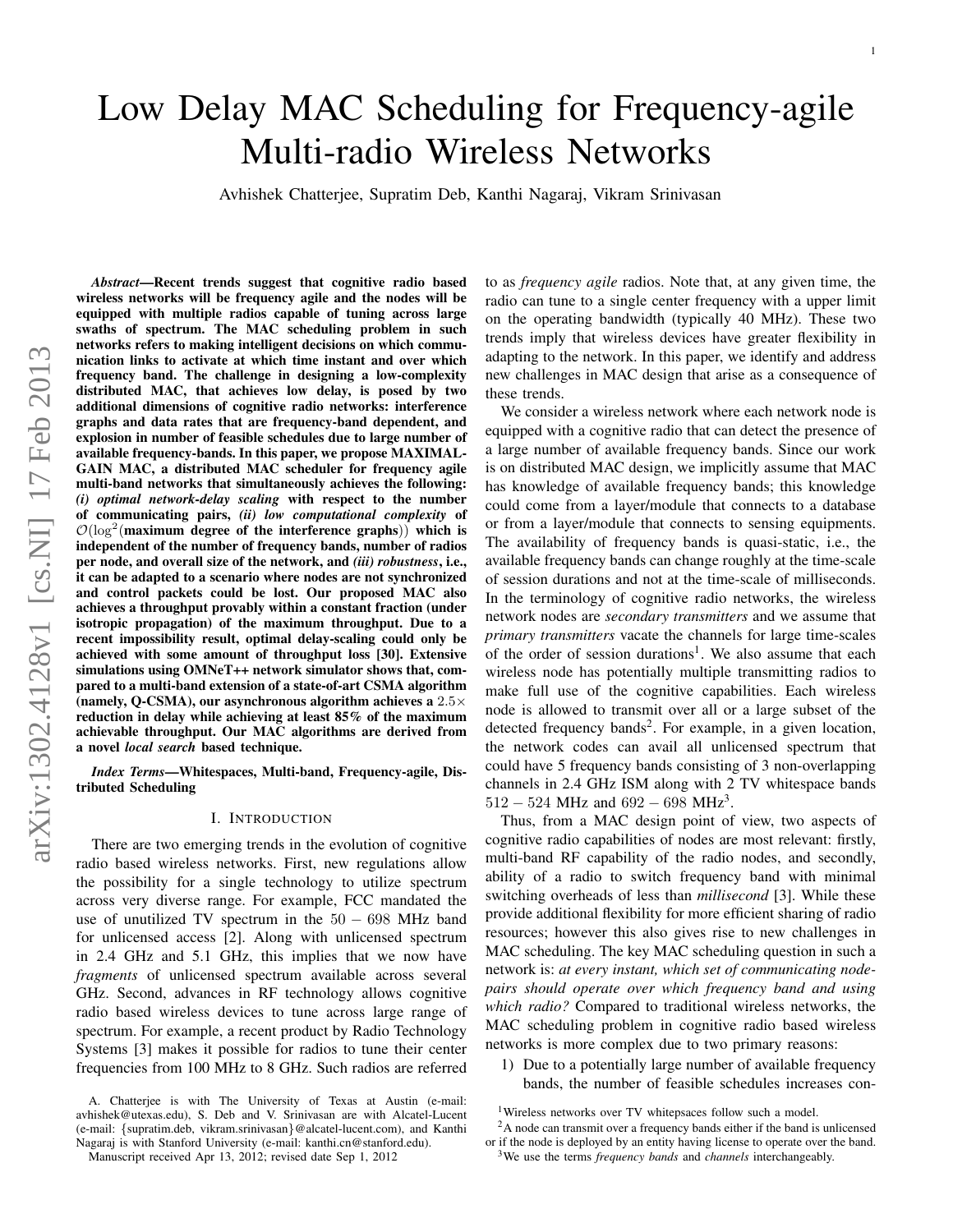siderably. Indeed, the number of available frequency bands can easily be few tens (e.g., 3 non-overlapping frequency bands in 2.4 GHz, 13 in 5 GHz, and another 5 − 15 frequency bands in TV whitespaces) in today's networks. Thus, choosing the "right" schedule becomes computationally more challenging.

2) Since the available frequency bands can have diverse propagation characteristics, the interfering neighbors and the data rates depend on the operating frequency band. This is because wireless path loss inversely depends on the square of the operating frequency. This is unlike traditional wireless networks that operate either over a single frequency band or over multiple frequency bands with homogeneous propagation properties (referred to as multi-channel networks in the literature).

We wish to design practical and low-complexity MAC schedulers while addressing these unique challenges.

Design goal: While the MAC scheduling question can be answered differently depending on suitable performance goals, our primary objective is to minimize network queueing delay since network traffic is getting dominated by delay sensitive applications. Thus, we wish to design a MAC that meets the following simultaneous objectives: *(i)* low delay, i.e., total queueing delay scales linearly with the number of communication links which is the optimal scaling *(ii)* low computational complexity and protocol overhead, *(iv)* and very importantly, robust in the sense that it does not require nodes to be synchronized and allows for losses in control overhead. The reader might wonder why we do not mention maximizing network throughput as an objective. This is because, it has been shown in [30] that there is a fundamental trade-off between achieving 100% throughput, achieving delay that scales polynomially with the network size, and polynomial complexity of schedule computation, in the sense that all three cannot be achieved together. Thus, if we wish to design a low complexity scheduler that minimizes network delay, we must sacrifice on throughput. In this paper, we design a MAC scheduler that achieves our three objectives with minimal throughput loss.

Our approach: The theoretical underpinning of our work comes from so called *local search* based approaches for complex optimization problems. Local search is an iterative method, where, in each step, the current solution is improved by looking at the *neighborhood* of current solution. The choice of *neighborhood* of a feasible solution, along with how the transitions happen (it could be greedy, or random, or based on some transition probability structure) from one solution to another, determine the computational complexity and performance guarantee of the algorithm. Local search based algorithms are attractive due to their simplicity and amenability to distributed implementation. One popular local search based technique that has been applied to wireless scheduling problems is *Glauber Dynamics* based scheduling schemes and this is shown to achieve 100% throughput [14], [24], [26]. Referred to as O-CSMA, these schemes are distributed and are computationally very light in each iteration  $(\mathcal{O}(1))$  computation time per iteration). However, convergence time of a Glauber Dyamics based scheme could be exponential in the size of the graph [9] which could adversely impact the network delay. Indeed, not much is known about delay guarantees of Glauber Dynamics based scheduling algorithms, except possibly for very special classes of network graphs (see Section II) in a single band scenario. The convergence issues of Glauber dynamics could exacerbate in multi-band cognitive-radio based wireless networks as the number of feasible schedules grows with the number of bands and radios. In this paper, *we propose an alternative local search based distributed scheduling algorithm characterized by a very different solution-neighborhood and transition structure*. Our scheme achieves optimal delay scaling in multi-band wireless networks but with at most  $\mathcal{O}(1)$  fraction of throughput loss under isotropic propagation. *Since it is impossible to achieve 100% throughput and optimal delay scaling simultaneously [30], our approach is complementary to Glauber dynamics based scheme; our scheme optimizes delay with some minimal loss in throughput, whereas, Glauber dynamics based scheme optimizes throughput and sacrifice on delay guarantees.* Our scheme is distributed, requires  $\mathcal{O}(\ln^2 \Delta)$  ( $\Delta$  is maximum degree of interference graph) computation time per schedule, and can be adapted to asynchronous setting.

Since MAC scheduling is a link-level decision, for simplicity and ease of exposition, we derive our scheme assuming all network traffic to be single-hop. We also describe later in the paper how all our results can be easily extended to a multi-hop network setting using a standard back-pressure based approach.

*A. Our Contributions*

Our main contributions are as follows:

- 1. *Design of low-delay MAC scheduler for cognitive radio networks:* First, for a synchronous network, we design a distributed scheduling (called the MAXIMAL-GAIN algorithm) algorithm that provably achieves all of the following: *(i)* an average network-wide total queue length that scales as  $HM$  where  $H$  is the number of transmit-receive pairs and M is the number of available frequency bands, *(ii)* computational overhead  $\mathcal{O}(\log^2 \Delta)$  times the time required to exchange RTS-CTS message between two neighboring nodes (here  $\Delta$  is the maximum degree of the network graph), and *(ii)* any throughput within a factor  $\beta$  of the throughput region where  $\beta$  is a topology dependent parameter that is  $\mathcal{O}(1)$  for practical networks like grid, hexagonal deployment, random deployment with isotropic propagation etc.
- 2. *Developing extensions for asynchronous network:* In an asynchronous cognitive-radio based wireless network, we identify several issues that can severely impair the performance of scheduling algorithms developed for synchronous setting. Inspired by the design philosophy of the synchronous MAXIMAL-GAIN algorithm, we design a robust MAXIMAL-GAIN like CSMA based algorithm for asynchronous settings.
- 3. *Evaluation:* We provide detailed evaluation of our algorithm. To evaluate the benefits of designing a delay-centric MAC and to understand the throughput-loss of our MAC, we compared our algorithm with a multi-band multi-radio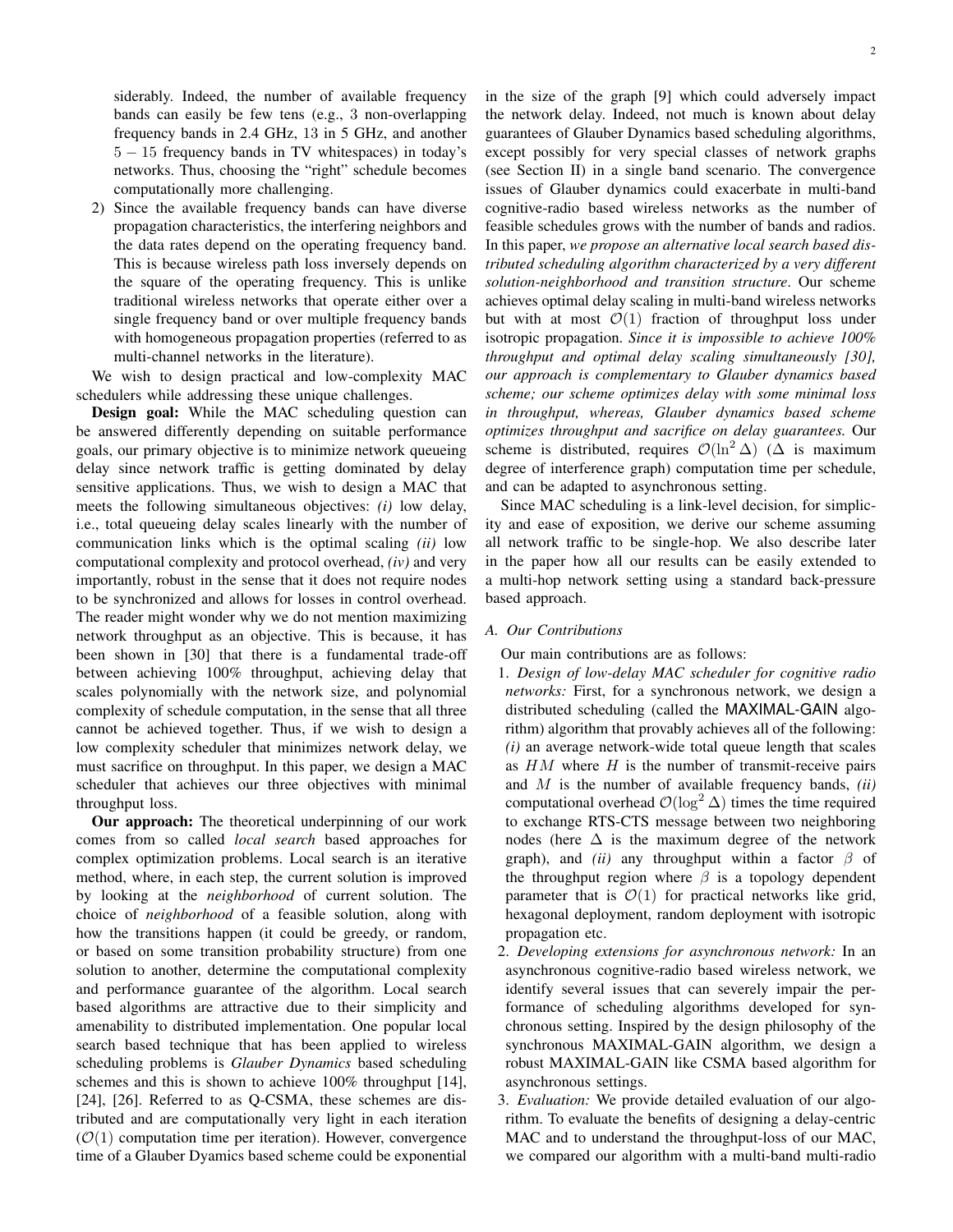adaptation of a distributed and practically implementable MAC that is known to achieve 100% throughput (namely, Q-CSMA [24]). We compared the asynchronous version of our algorithm with Q-CSMA which is synchronous in nature. We report results of extensive simulations over the OMNet network simulator. We show that our MAXIMAL-GAIN algorithm achieves  $2-3\times$  reduction in delay, while achieving over 85% of the maximum possible throughput.

# II. RELATED WORK

The extensive research on MAC scheduling in single band networks (see [20] for an excellent survey) can be broadly divided into two classes: max-weight computation based and Glauber dynamics based. The first class of approach is inspired by the seminal work [33] which proves that maximum-weight (MW) scheduling achieves 100% throughput. The MW scheduler MAC activates at every instant a *non-interfering* set of links such that the total of weighted data-rates of the activated links is maximized, where, weight of a link is roughly defined by the number of backlogged packets. Furthermore, a recent work [18] (also see [22], [23]) has shown that an MW schedule achieves order optimal delay scaling with the number of links. However, computing MW schedule is NP-hard, leading to considerable research on approximate MW schedules [19], [21], [28], [32]. However, extending these works to multiband wireless networks, with distributed implementation and low complexity, is not easy. As discussed in Section I, the second class of approach [14], [24], [26] is motivated by so called Glauber dynamics based local search. These scheme achieve 100% throughput but do not provide delay guarantees in general networks.

Some examples of work that focus on low delay algorithms in single band networks are [12], [15]. For single band networks, low delay CSMA based algorithms for special classes of interference graphs have been proposed: [29] proposes a delay-optimal CSMA based MAC for *polynomial growth* networks (i.e., the number of nodes  $r$  hops away from a node is polynomial in  $r$ ), and [13] proposes polynomial delay Q-CSMA based algorithm for bounded degree networks.

Multi-radio multi-channel resource allocation is addressed in [16], [21], [34]. Unlike our work, none of these works account for the fact that different bands can have different propagation characteristics.

The inspiration of our MAC comes from application of *local search* based techniques to develop approximation algorithms for NP-hard optimization problems. We refer the reader to [5] for an excellent survey.

## III. PRELIMINARIES

# *A. Network Model*

We consider a wireless network with  $V$  as the set of nodes. The radio resources available are multiple frequency bands with diverse propagation characteristics. *By frequency band, we mean a contiguous slice of spectrum of width at most* Bmax*, the maximum tunable range of a radio. If there is a larger contiguous band* W *available, we split it into "bands" of equal width* Bmax*, with the last band having width possibly less than*  $B_{max}$ . Since the frequency bands have diverse propagation, the data rate between a transmitter-receiver pair in the network and the interfering neighbors of the transmitterreceiver are frequency dependent. The availability of frequency bands do not change for the duration of a session. In the terminology of cognitive radio networks, the wireless network nodes are *secondary transmitters* and we assume that *primary transmitters* vacate the channels for large time-scales of the order of session durations<sup>4</sup>.

Each network node has cognitive radio capabilities by which we mean the following:

- 1) Each wireless node has  $K$  half-duplex radios capable of tuning across a large frequency range (e.g., from 100 MHz to 2.5 GHz, [10]). Each node can detect and communicate over all the frequency bands. This model subsumes the case where a node can only detect/use a subset of the available bands by setting the PHY data rates (we will elaborate on this later in the section) over the prohibited frequency bands to be zero. We also remark that our work easily generalizes to the case where different mesh nodes have different number of radios.
- 2) We assume that at any given time any radio can tune to only a single frequency band (e.g., 500MHz, 2.4GHz etc.) and the bandwidth can range from 0 to  $B_{max}$ .

We consider all traffic between one-hop communication pairs which is a standard approach to designing a MAC scheduler. Since MAC scheduling is a link level decision, the single hop setting is not limiting at all and the extension to a multi-hop setting can be done in a standard manner [33] using queue back-pressure based approach (see Section IV-D for the required modifications). Towards this end, we will denote by H the set of single-hop node pairs and let  $|\mathcal{H}| = H$ . Since we are considering a multi-band wireless network, we call a node pair  $(u, v)$  single hop if u can transmit to (or receive from)  $v$  at non-zero rate over at least one of the available bands. We consider a slotted system. Associated with each single hop node pair  $h \in \mathcal{H}$  is a stochastic arrival process  ${A_h(t)}$ , where  $A_h(t)$  is the number of packets arriving to node pair h in time-slot t. Let  $\lambda_h = E[A_h(t)]$  be the average arrival rate at node pair h. We will also assume that the arrival processes have bounded second moments. We will assume that the arrival process is *i.i.d.* across time slots. Let  $D_h(t)$  be the number of packets that depart from node pair  $h$  in time-slot t and let  $q_h(t)$  be the queue length at the end of time-slot t. We will assume that the arrivals happen at the beginning of the slot. The queue length evolution can be described by

$$
q_h(t+1) = [q_h(t) + A_h(t) - D_h(t)]^+.
$$

We will also refer to  $\Lambda$  as the set of all possible arrival rate vectors that can keep the queues bounded for some sequence  ${D_h(t)}_t$  that is feasible. The arrivals are also assumed to have bounded second moments.

Transmission over a node-pair can happen at different rates depending upon the frequency band it is operating on. We next extend the standard definition of link (and associated link data rate) between any node pair to account for the frequency band dependent data rate.

<sup>4</sup>Wireless networks over TV whitepsaces can be modeled this way.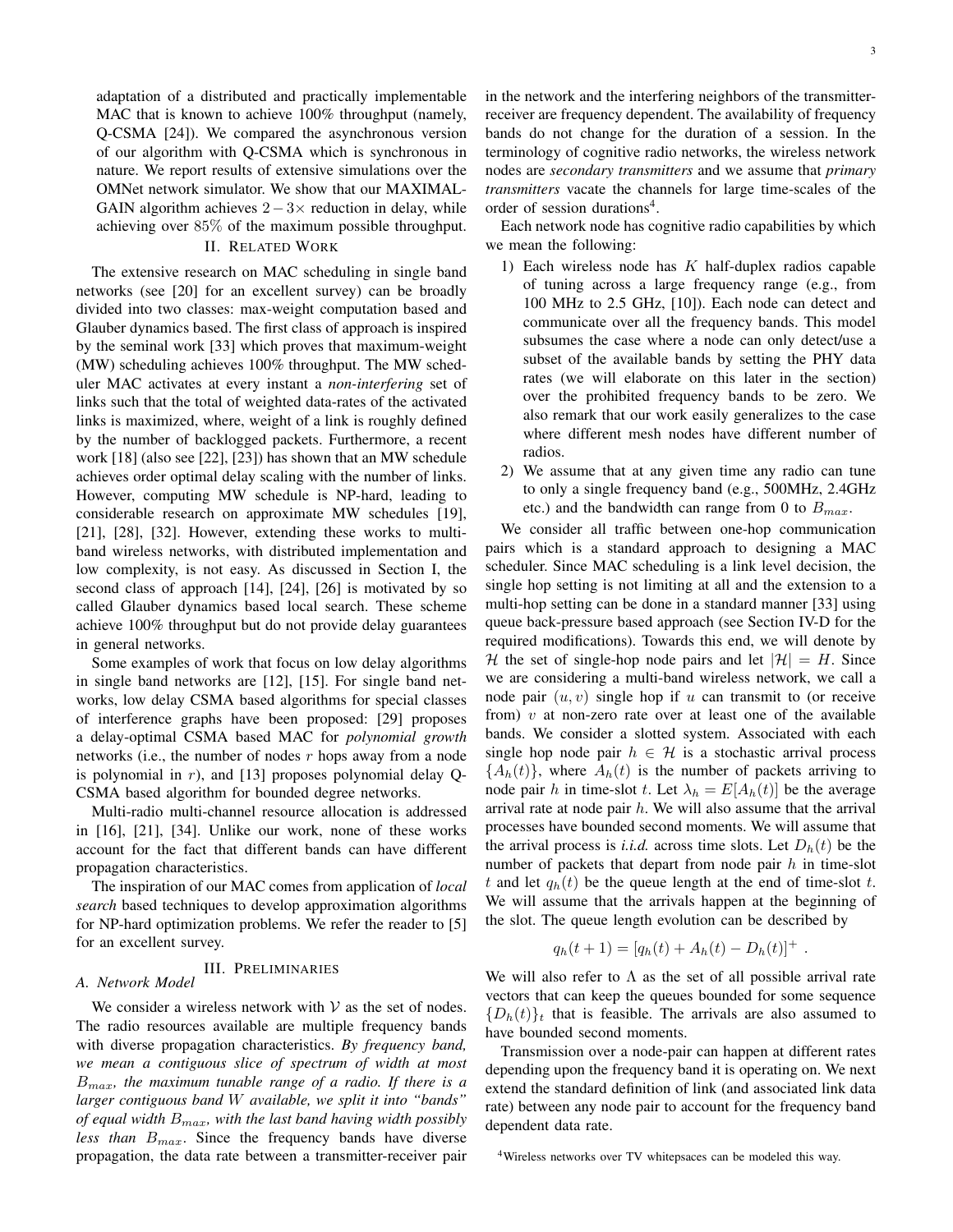*Network graph and generalized link:* We assume that the spectrum available in the system is fragmented and spans a large range (e.g., 50-700MHz, 2.4GHz and 5.2GHz). Let  $M$ be the number of frequency bands. We will also assume that the bands are ordered in the real axis from left to right, and we will simply say band  $f_j$ ,  $j = 1, 2, \ldots, M$  to mean the  $j<sup>th</sup>$  frequency band. We will also use "band-j" and "frequency band  $f_i$ " interchangeably.

Radio propagation physics dictates that, if all other parameters remain same, the received signal strength at a receiver is inversely proportional to the square of the carrier frequency [27] (i.e., halving the frequency doubles the received signal strength). Thus, it is possible that two nodes in the network may be able to communicate on a frequency band  $f_1$  but unable to communicate on frequency  $f_2$ .

The network connectivity in frequency band- $j$  is modeled as a graph  $G_j(\mathcal{V}, \mathcal{E}_j), j = 1, 2, ..., M$  where V is the set of network nodes and for two nodes u and  $v, (u, v) \in \mathcal{E}_i$ if u can communicate with v over frequency band  $f_i$  at a non-zero data rate. Also, we will denote by  $\Delta_j$  the maximum degree in the graph  $G_j(V, \mathcal{E}_j)$  and  $\Delta = \max_j \Delta_j$ .

Definition 1 (Generalized link). *A generalized link is defined by* (i) *the band* m *over which the link exists, and* (ii) *the ordered node-pair*  $(i, j)$  *to indicate that node i is the transmitting node of the link and* j *is the receiving node of the link (more precisely, one of the radios of node* i *(*j*) is the transmitting (receiving)). We will also use the notation*  $band(l) = m$ ,  $head(l) = j$ ,  $tail(l) = i$  *to describe link-l.* 

Remark 1. *Our algorithms use the notion of generalized link that abstracts out diverse propagation in different bands. Indeed, there could be multiple generalized links between two nodes each corresponding to different bands with different data rates and different interference neighborhoods.*

In the rest of the paper, we say *link* to mean generalized link. Note that, multiple links can exist between two nodes if they can communicate at non-zero rate over multiple frequency bands. We denote the data rate over generalized link- $l$  by  $r_l$ . We define the weight of a generalized link  $l, w_l$ , as follows. Definition 2 (Weight of a link). *We define the weight of link*  $l$  *as*  $w_l = q_h$ , if link l is on hop  $h \in H$ , i.e.,  $w_l$  is the queue *backlog on hop* h*.*

*Interference model:* Our interference model is the widely used secondary interference [6], [20], [31] model. In this model, two links  $l_1, l_2$  interfere over a frequency band  $f_i$  if any one of the end points of  $l_1$  can decode messages from any one of the end points of  $l_1$  even at the lowest possible modulation and coding. Such an interference model is essential for the functioning of RTS/CTS based CSMA algorithm.

Thus, each generalized link-l has a set of interfering links denoted by  $I_l$ . Thus, if  $l' \in I_l$ , l and l' cannot transmit simultaneously. Note that the notion of generalized links easily accounts for the fact that the interfering node-pairs of a node-pair can be different in different bands. To keep the exposition focused, for now and unless stated otherwise, we ignore *adjacent channel interference* (ACI) (due to imperfect RF hardware causing transmit power to leak into adjacent bands) in multi-band networks [8]. In Section IV-D, we outline how our model, algorithm, and analysis can be easily adapted to account for ACI.

Some of the useful notations are shown in Table I.

## TABLE I TABLE OF NOTATIONS

| М                                   | Number of available frequency band              |
|-------------------------------------|-------------------------------------------------|
| $\frac{f_j}{\mathcal{V}}$           | Frequency band indexed j, $j = 1, 2, , M$       |
|                                     | Set of mesh nodes; $ V  = V$                    |
| $\frac{\mathcal{E}_j}{\mathcal{H}}$ | Set of connected node pairs in $f_i$            |
|                                     | Set of single-hop                               |
|                                     | source destination pairs; $ H  = H$             |
| L.                                  | Set of links, $ \mathcal{L}  = L$               |
| $head(l)$ and                       | Receiving and transmitting                      |
| tail(l)                             | node of link $l$ .                              |
| band(l)                             | Frequency band of $\overline{\text{link } l}$ . |
| $r_l$                               | Data rate of generalized link l                 |
| $I_l$                               | Set of links that interfere with link l         |
|                                     | (the interfering links belong to band $(l)$ .)  |
| $w_l$                               | Weight of generalized link $l(w_l = q_h)$       |
|                                     | if $l$ is a link between $h$ node-pair)         |
| $S_t$                               | Set of activated links under                    |
|                                     | MAXIMAL GAIN schedule at time-slot $t$          |
| $S_t(f_j)$                          | Set of activated links over band $f_i$          |
|                                     | in MAXIMAL GAIN schedule at time-slot $t$       |

*Some useful definitions:* Finally, we provide a few useful definitions. Using standard definition, we say  $I \subseteq V$  is independent set of a graph  $G(V, \mathcal{E})$  if no two vertices in I share an edge.

Definition 3 (2-hop neighborhood MIS cover). *The 2-hop neighborhood maximum independent set (MIS) cover of a vertex* v *(denoted by*  $\kappa_i(v)$ *) in a network graph*  $G_i(V, \mathcal{E}_i)$ *over frequency band*  $f_i$  *is defined as the maximum size of an independent set in the graph induced by the nodes that lie within 2 hops of v in*  $G_i(V, \mathcal{E}_i)$ *. We also define 2-hop neighborhood MIS cover of*  $G_i(V, \mathcal{E}_j)$  *as*  $\kappa_j = \max_{v \in V} \kappa_j(v)$ .

Finally, we will use the standard definitions of interference degree in [6], [20], throughput optimality and stability region [20]. Denote by  $S$  the set of all feasible schedules.

Definition 4 (Interference degree). *The interference degree of link* l *is defined as the maximum number of links that can be activated simultaneously over band(*l*) in a schedule. We will denote the interference degree of link l as*  $\beta_l$  *and we also define the interference degree of the network as*  $\beta_{max} = \max_l \beta_l$ *.* 

Definition 5 (Stability region and throughput optimality). *The stability region* Λ *is the set of all arrival rates* λ *such that*  $\lambda = \sum_i \phi_i S_i$ ,  $S_i \in \mathcal{S}$  for some  $\phi_i$ , with  $1 \ge \phi_i \ge 0$ ,  $\forall i$  and  $\sum_i \phi_i = 1.$ 

*An algorithm which stabilizes (the queues remain bounded) all arrival rates*  $\lambda \in \Lambda$  *is said to be throughput-optimal. An algorithm which stabilizes all arrival rates*  $\lambda \in \frac{\Lambda}{\mu}$ *, for some*  $\mu > 1$  *is said to be a*  $\mu$ *-factor throughput-optimal algorithm.* 

# *B. Scheduling Problem*

The scheduling problem we consider is to activate a set  $S_t$ of generalized links at each time  $t$ , so that the set of activated links satisfy the following constraints.

1. *Interference constraint (SI):* As we described earlier in this section, this states that, if  $l$  is activated no link in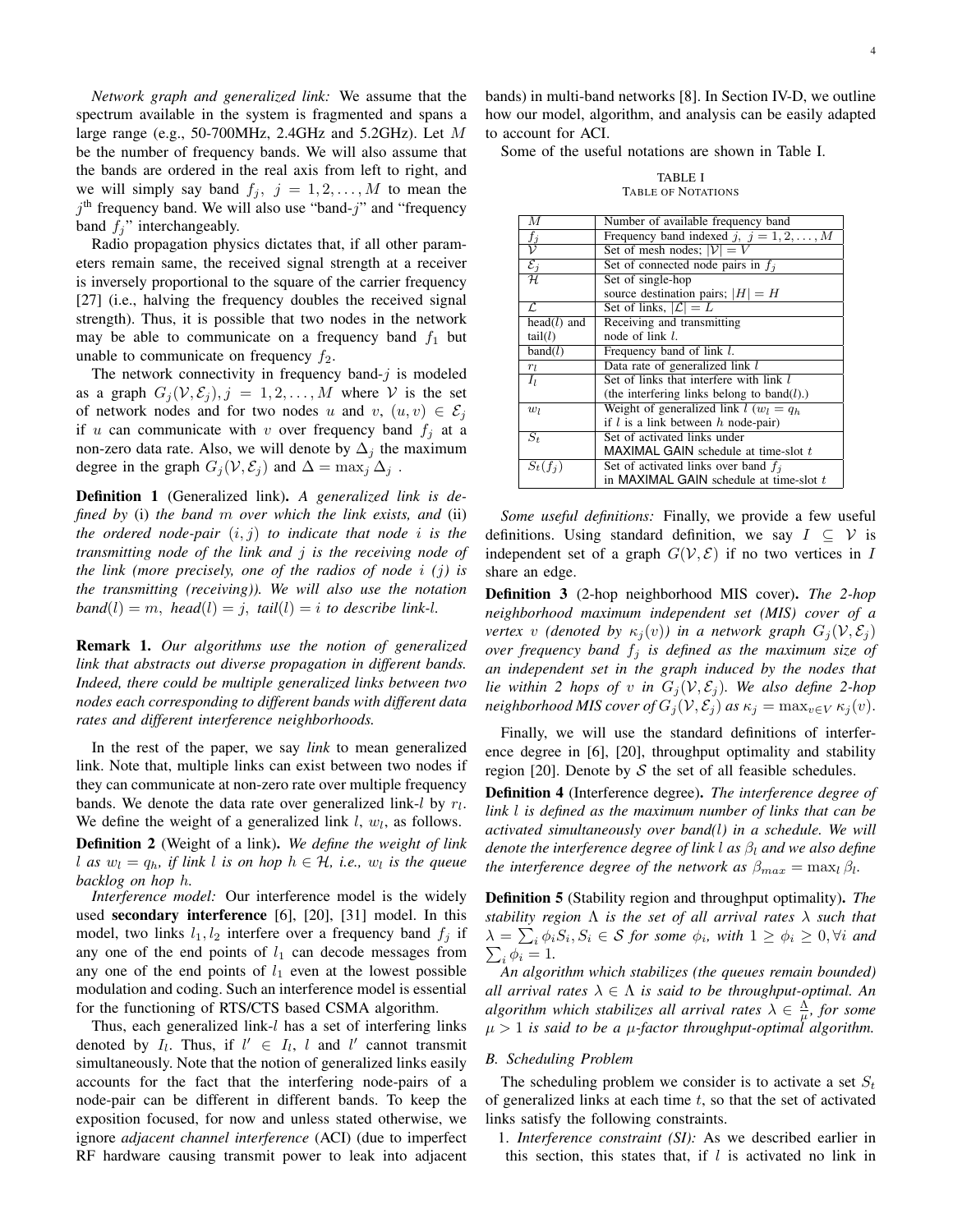the interference neighborhood  $I_l$  can be activated. The secondary interference constraint along with our notion of generalized link also captures the following important constraint in multi-band networks: if a node  $v$  is involved in communication with node u over frequency band  $f_i$  over a radio, no other node can communicate with v over  $f_i$  at the same instant.

2. *Maximum Radio Constraint (MR):* Since there are K radios at a node, at a time, there can be at most  $K$  active links that are part of a node with each link belonging to *distinct* bands.

Our goal in this paper is to derive a distributed scheduling algorithm, that has the following properties.

(P1.) *Low Complexity:* The schedule computation complexity should be independent of the overall network size, number of available bands  $M$  and number of radios  $K$ . Since this requirement is too stringent, we relax this slightly to allow the complexity to have poly-logarithmic dependence on the maximum degree but independent of  $M$ ,  $K$ , and overall network size.

(P2.) *Optimal delay scaling:* The scheduling policy should provide an order-optimal delay guarantee of  $E[Q_{tot}]$  =  $\mathcal{O}(H)$ , where  $Q_{tot}$  is the total queue length in the entire network. Note that the requirement of delay to grow linearly with number of single-hop pairs is stronger than requiring the delay to be polynomial in the network size.

(P3.) *Minimizing throughput-loss:* We want our algorithm to be a  $\mu$ -factor throughput optimal (see Definition 5) algorithm, where  $\mu > 1$ . This is motivated by the fact that, achieving the delay scaling in P2 with a polynomial algorithm is bound to result in some loss in throughput [30]. We will propose MAC such that  $\mu$  is an universal constant under an isotropic propagation model in every frequency band.

IV. SYNCHRONOUS MAXIMAL-GAIN

We now propose our local search based algorithm. In this section, we will assume that the nodes are synchronized; in a subsequent section, we show how our algorithm can be adapted to asynchronous setting.

In the rest of this section, we assume a time-slot based system. Nodes are synchronized and each time-slot has two phases: schedule computation phase and data transmission phase. Our focus is on the schedule computation phase. The schedule computation phase is further divided into a certain number of mini-slots over which schedule is computed. The duration of each mini-slot is just long enough for one round of RTS-CTS message exchange.

## *A. Intuition and Algorithm Overview*

A local search based algorithm has the following underlying principle: the solution iteratively moves from one *state* (i.e., feasible solution) to another *neighboring* state such that the new state provides improvement in the objective. The challenge often lies in appropriate definition of neighborhoodstates of every state (the neighborhood of different states can overlap), such that the algorithm achieves the desired goals of distributed implementability, fast convergence, and provable approximation to the optimum. In our case, there is an additional challenge arising from the fact the weights (queue-lengths) are dynamic quantities.

To aid our discussion, we first introduce a few notations. First of all, we say "link  $l$  is active in  $S$ " to mean "link  $l$  is a part of schedule  $S$ ." For any feasible schedule  $S$  (defined by a set of non-interfering (generalized) links), we will denote by  $S(f_i)$  as the set of active generalized links in S over frequency band  $f_j$ . Clearly,  $S = \bigcup_j S(f_j)$ . Also, let  $S_t$  be a feasible schedule at time t. Note that, feasibility of  $S_t$  also means that no node has more than  $K$  (number of radios) active links. We use the terms "state" and "feasible schedule" interchangeably. Towards developing a local search based algorithm, we first define our notion of neighboring states.

Neighborhood states: Let  $H_1, H_2, H_3$ ... be a disjoint partition of all nodes  $V$  with the following two properties:  $(i)$ the sub-graph of  $G_1(V, \mathcal{E}_1)$  (the network graph is the lowest frequency band) induced by  $H_k$  has a star-subgraph containing all nodes in  $H_k$ , i.e., there is a node  $u_k$  (called *star-center* or *leaders*) that can communicate with all other nodes in  $H_k$ , *(ii)* the star-centers of  $H_1, H_2, H_3, \ldots$  form an independent set in  $G_1(V, \mathcal{E}_1)$ . Figure 1 illustrates this partition. The reason for such a partition will become clear soon. We will refer to each  $H_k$  as a *group*. For a feasible schedule S, let  $S^{H_k}$ be the set of *active* links in S outgoing from some node in group  $H_k$ , i.e.,  $S^{H_k} = \{l \in S : \text{tail}(l) \in H_k\}$ . *A feasible schedule* S ′ *is a neighboring state of another schedule* S*, if,* for each  $k$ , there is at most one frequency band where  $S'^{H_k}$ has additional active links compared to  $S^{H_k}$ . More precisely,  $S'$  is a neighbor of  $S$ , iff, for each  $k$ , all generalized links belonging to set  $S'^{H_k} \setminus S^{H_k}$  operate over the *same* frequency band. We will denote by nghbr( $S$ ) the neighboring states of a state S.



Fig. 1. Illustration of partitioning the network graph  $G_1(\mathcal{V}, \mathcal{E}_1)$ . Each group has a star-subgraph containing all nodes in group; red (shaded) nodes are star-centers (leaders).

Overview of the algorithm: In each time-slot, our MAC chooses a new schedule by performing a single iteration of local-search. Given a partitioning of V into  $H_1, H_2, \ldots$  and our definition of nghbr $(S)$ , the high-level steps of our MAC algorithm are as follows.

1) *Random Selection of Bands:* Because of our definition of neighboring states, for any group  $H_k$ , a new schedule can activate additional links in at most one frequency band. In this step, each group independently chooses a frequency band at random; this random frequency band is used for activating new outgoing links from  $H_k$ . Of course, instead of choosing a band at random, another option could be to choose a frequency band that yields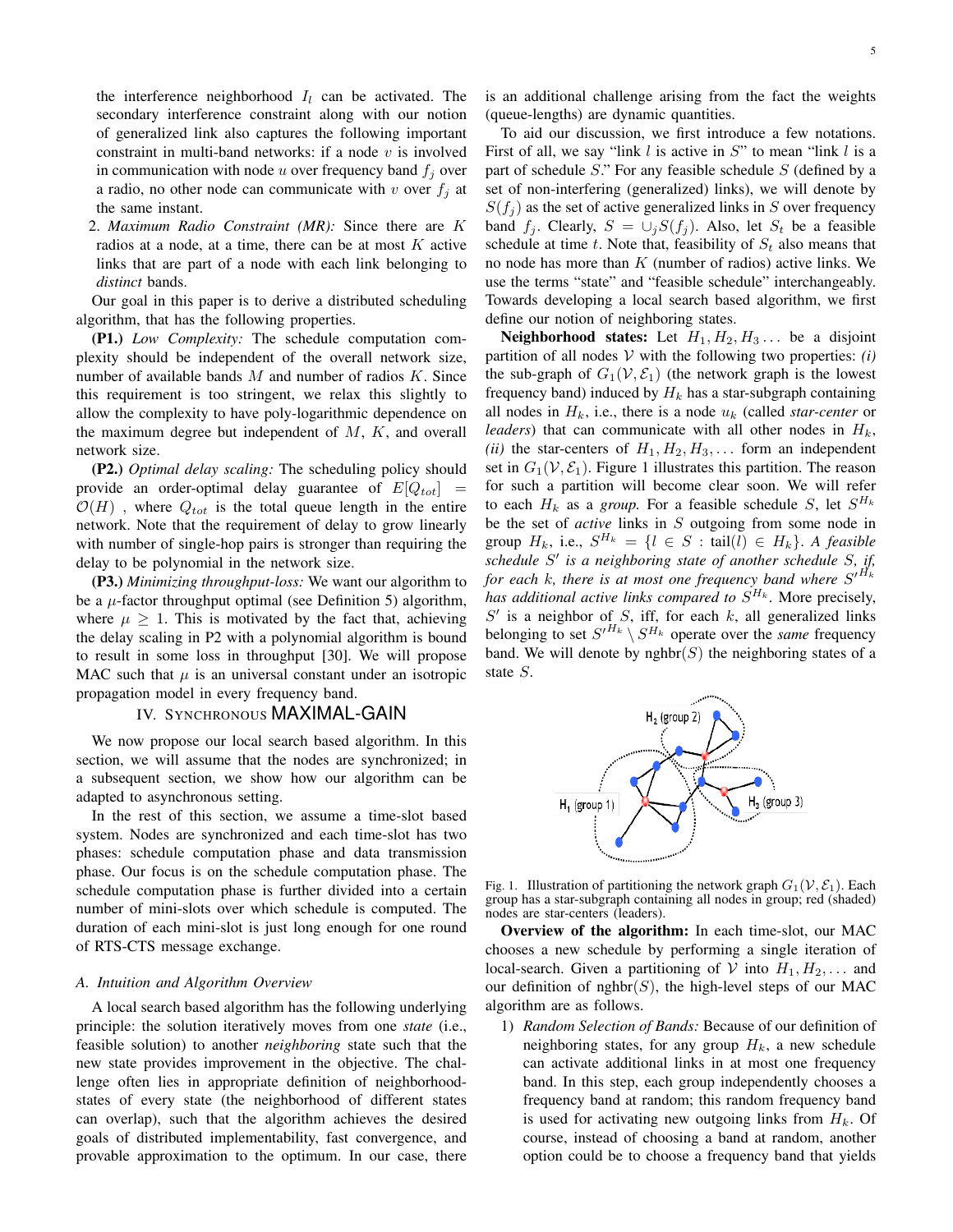maximum improvement in the total weight over the current schedule. However, such a operation can incur significant overhead and will have computational and messaging complexity  $\mathcal{O}(M)$ . We show that, random selection of a band just works fine.

- 2) *Computing maximum improvement links:* Once a frequency band is chosen at random for every group  $H_k$ , the next step is to find a link/s whose activation over this band results in maximum improvement in the total weight of all links outgoing from  $H_k$ . We will call these links *high-priority* links. Note that, if a new link is activated, some other links may have to be deactivated (removed from the existing schedule) for the new schedule to be feasible.
- 3) *Computing schedule:* Observe that, the new high priority links cannot be activated all at once as some of them could interfere with each other. This final step computes a new feasible schedule by only selecting a noninterfering sub-set of high-priority links. This selection can be performed using CSMA-CA or any standard random access protocol (in every band) among the high priority nodes. All non-high priority links continue transmission *only* if no high-priority link can be sensed.

So far we have just provided an overview of the algorithm, the above steps also have to be performed in a distributed manner. In Algorithm I, we show the precise details of how this can be done.

Remark 2 (Compelxity). *The complexity of schedule computation is dominated by distributed computation of the maximum gain link in every group. As we describe in Section IV-B, this can be performed in*  $\mathcal{O}(\ln^2 \Delta)$  *mini-lots (the duration of mini-slot is long enough to exchange an RTS-CTS message) which is essentially the time-complexity of schedule computation.*

## *B. Computing Maximum Gain in a Group*

In the description of MAXIMAL GAIN Algorithm, we have assumed that, each group can compute the maximum gain in the group in  $T_{comp} = \mathcal{O}(\ln^2 \Delta)$  mini-slots. Recall that, these mini-slots belong to schedule computation phase of a slot. We now adapt binary search for a broadcast environment to achieve this.

We first argue that, it is sufficient to prove the result by assuming that broadcast messages from nodes in any group do not collide with that of other groups. To see this, suppose we assign color to each group so that any two groups that have interfering nodes are not assigned the same color<sup>6</sup>. Under isotropic propagation, simple geometric considerations show that  $\chi = \mathcal{O}(1)$  colors suffice. Thus, we can color-code the mini-slots in a round-robin manner and allow each group to perform the steps of max-computation only in mini-slots corresponding to its color. Thus, if each group requires  $T_{comp}$ mini-slots, the overall computation would require  $\chi T_{comp} =$  $\mathcal{O}(T_{comp})$  mini-slots. Note that, the coloring is a one-time procedure that can be done in a distributed manner at the beginning of network operation.

<sup>6</sup>This is similar to frequency planning in GSM networks.

#### Algorithm I ALGORITHM MAXIMAL-GAIN SCHEDULE

- 1: *Grouping and initialization (one time operation at time-*0*):* At time-0, the nodes are partitioned into groups and initialized using the following steps:
	- 1) Use any known distributed computing algorithm (e.g. [25]) to compute an *independent dominating set*<sup>5</sup>.  $\overline{D}$  in the graph  $G_1(V, E_1)$ . Nodes in D are called leaders.
	- 2) Every node not in D becomes a *follower* of any *one* neighboring leader. A leader along with all its followers are referred to as a *group*. Let  $H_1, H_2, \ldots$  denote the groups.
	- 3) All nodes in a group choose a common seed for random number generation.
- 2: for all time-slots  $t$  do
- 3: Every node uses the seed common to its group to select a frequency band uniformly at random from the M available bands.
- 4: *Gain computation by nodes:* Every node v computes the *gain* in total weight of outgoing links from  $v$  if some outgoing link from  $v$  were activated over the randomly selected frequency band. Denoting the randomly selected band for node v as  $f(v)$ , this computation is as follows:
	- 1) For every node  $v$ , if a new outgoing link from  $v$  were to be activated over  $f(v)$ , some link l' may have to be deactivated to maintain the feasibility of the new schedule. This link  $l'$  (with  $v$ as one end) is any link that is active over band  $f(v)$  in schedule  $S_{t-1}$ ; if no such link exists in  $S_{t-1}$ , but all K radios of v are used up in  $S_{t-1}$ , then l' is the one with the minimum value of  $w_l r_l$ . If there is such an l', then v computes  $loss(v) = w_{l'} r_{l'}$ based on the above; else  $loss(v) = 0$ .
	- 2) The net gain due to node v activating a link over band  $f_i$  is computed as follows.

$$
gain(v) = \max_{\{l:\text{tail}(l)=v,\text{band}(l)=f_j\}} (w_l(t) - loss(v))^+ (1)
$$

- 5: *Computing maximum gain link in every group:* Every group computes the outgoing link in that group with the maximum gain in a distributed manner. In Section IV-B, we show that, this can be done with minor modifications in CSMA protocol in  $\mathcal{O}(\ln^2 \Delta)$  mini-slots where a minislot is the time taken to exchange a pair of RTS-CTS message between communicating nodes. At the end of this step, every node knows which, if any, of its outgoing link has maximum gain. These nodes are termed *high-priority* nodes.
- 6: *Contention resolution among high-priority nodes:* Finally, the *highpriority* nodes perform CSMA like contention resolution in their selected frequency band. All other nodes that are not high priority, but were active in  $S_{t-1}$ , continue their transmission only if they do not sense the channel to be occupied by a high-priority node (this is inferred by listening to RTS/CTS in the contention resolution phase.) 7: end for

The following simple procedure computes the maximumgain link in a group in  $T_{comp} = \mathcal{O}((\ln \Delta)^2)$  mini-slots.

# LOCAL MAX: Computing maximum gain in a group

Each group is isomorphic to a start graph. We will call the startcenter as group leader and every other node as follower. Suppose  $N_v$ is the number of nodes in a group to which node  $v$  belongs. Gain of a node is given by (1).

*Step 1:* Initially every follower node with positive gain is a candidate winner node. Initialize broadcast probability of every node  $v$  with positive gain as

$$
p_{bc}(v) = \frac{1}{2N_v}
$$

*Step 2:* In the next mini-slot, with probability  $p_{bc}(v)$ , a follower  $v$  sends an RTS message containing its gain (say the value is  $g$ ). If there are no collisions, the group leader sends a CTS echoing the gain.

*Step 3:* In case of CTS, all follower nodes with equal or lower gain than  $g$ , remove them from the list of candidate winners. *Step 4:* Once every  $C_1(1 + \ln(N_v))$  mini-slots, every candidate node v updates  $p_{bc}(v)$  as

$$
p_{bc}(v) \leftarrow 1.5p_{bc} .
$$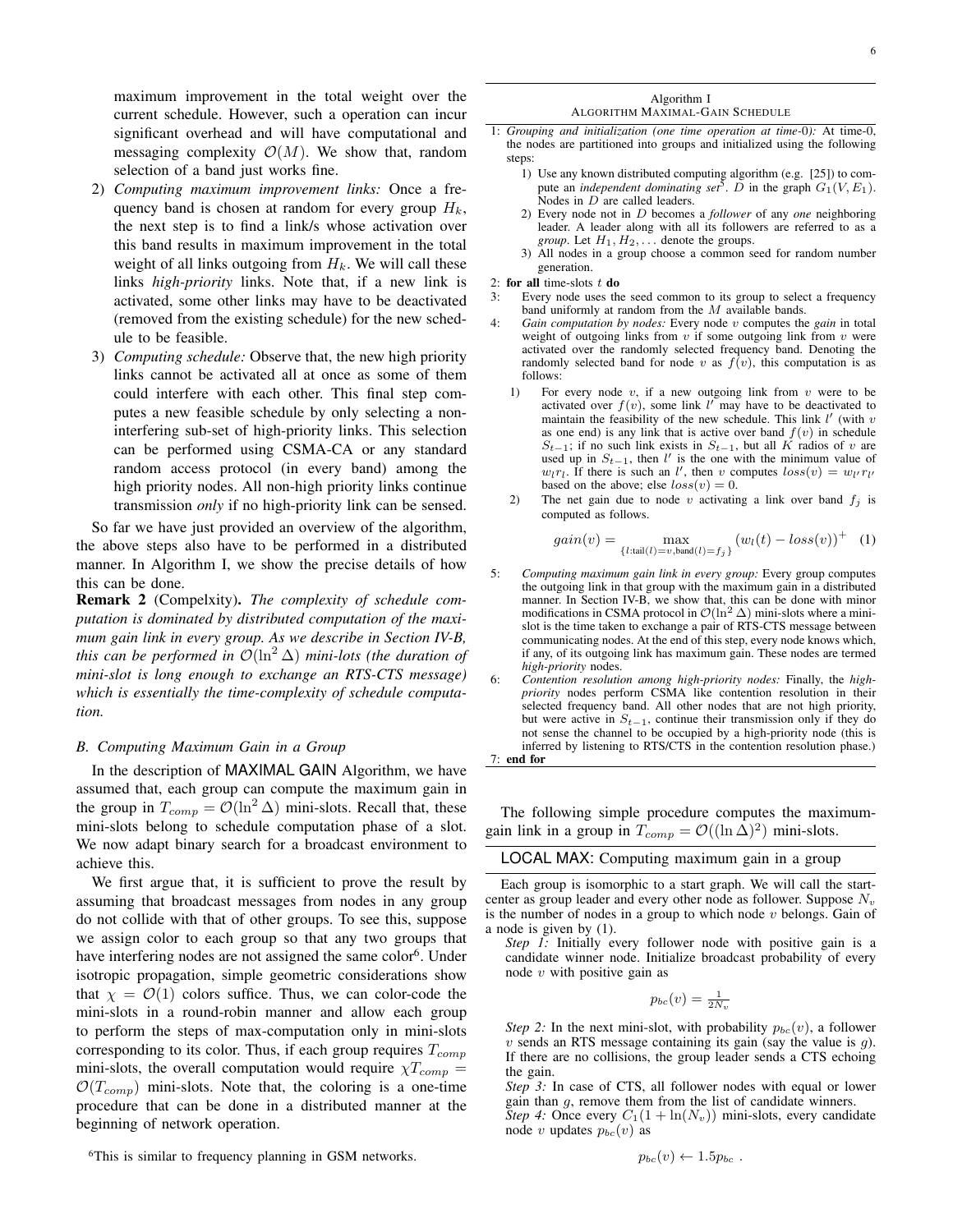Here  $C_1$  is a positive constant.

*Step 5:* Step 2-4 are are repeated with the remaining candidate winners for  $C_2 \ln(N_v)(1 + \ln(N_v))$  mini-slots, where  $C_2$  is a positive constant.

**Lemma IV.1.** Suppose we choose  $C_1 = 1/\ln(9/8)$  and  $C_2 = C_1 / \ln(1.5)$ *. Then, Procedure* **LOCAL MAX** *computes the maximum gain in a group in*  $T_{comp} = \mathcal{O}(\ln \Delta)^2$  *mini-slots with probability at least* 1/2*, where* ∆ *is the maximum degree of the communication graphs over all bands..*

*Proof:* See the longer version [7]. Г

# *C. Throughput and Delay Guarantee*

The following result states the throughput and delay guarantee of MAXIMAL-GAIN scheduling algorithm in terms of the graph-parameters  $\kappa_1$  and  $\beta_{\text{max}}$  defined in Section III.

Theorem 1. *The MAXIMAL-GAIN Algorithm has timecomplexity of*  $\mathcal{O}((\ln \Delta)^2)$  *times the time required to exchange an RTS-CTS message between two neighbors. The algorithms provides the following guarantees:*

*(i) MAXIMAL-GAIN algorithm stabilizes all arrival rate vectors*  $\lambda$  *such that*  $\lambda \in \frac{\Lambda}{\mu}$ *, where* 

$$
\mu = \beta_{\text{max}} (1 + 2(1 + \kappa_1)) \ . \tag{2}
$$

*(ii)* If  $\lambda + \epsilon \in \Lambda/\mu$  for some  $\epsilon > 0$ , then the total *queue length achieved by the* MAXIMAL-GAIN *algorithm,*  $Q_{tot}(t) = \sum_h q_h(t)$  satisfies

$$
\limsup_{T \to \infty} \frac{1}{T} \sum_{t=0}^{T-1} E[Q_{tot}(t)] = \frac{c_1 \; M H}{\epsilon},
$$

*where*  $c_1$  *is a universal constant independent of the network parameters and radio resources.*

The proof is relegated to the Appendix.

Remark 3 (On total queue length bound). *Part (ii) of Theorem 1 can also be stated in terms of offered load*  $\rho < 1$ *. Suppose*  $\lambda \in \rho \Lambda$ *. Then under mild technical conditions (see Proposition 4, [18]) that hold for most practical topologies, one can choose*  $\epsilon = c_2(1 - \rho/\mu)$  *for network independent*  $constant$   $c_2$ , and thus leading to a total queue-length bound *of*  $\mathcal{O}(MH/(1-\rho/\mu)).$ 

Remark 4 (On the proof of Theorem 1). *Since we perform a single iteration of local search in each time-slot, each subsequent iteration of local search is with a modified weight (queue-length). The main technical contribution of the proof is in showing that our local search based algorithm converges even though the weights (or queue-lengths) are changing dynamically. This is unlike Glauber Dynamics based local search where the weights must be a slowly-changing function of queue-length for convergence to happen [26].*

Remark 5 (Refinements of Theorem 1). *The results of Theorem 1 can be further refined as follows:*

1) *Suppose the MAXIMAL-GAIN algorithm repeats the randomized algorithm for computing LOCAL-MAX*  $\ln(1/\epsilon)/\ln(2)$  *times so that the maximal gain in a group is computed with probability at least*  $1 - \epsilon$  *instead. Then,*  *the achievable throughput region in Theorem 1 improves to*  $\Lambda/\mu'$  *where* 

$$
\mu' = \beta_{\text{max}} \left( 1 + \frac{1 + \kappa_1}{1 - \epsilon} \right) , \qquad (3)
$$

*and time complexity of the algorithm becomes*  $\mathcal{O}((\ln \Delta)^2 \ln(1/\epsilon))$  *times the time required to exchange an RTS-CTS message between two neighbors.*

2) *We have stated Theorem 1 simply in terms of generic graph parameters. However, we can provide improved bound in terms of one-time* grouping *that we perform. Precisely, let the grouping be such that any generalized link is interfered by links from at most* σ *distinct groups other than its own group. Then, combined with*  $\ln(1/\epsilon)/\ln(2)$  *repetitions of randomized LOCAl-MAX*, *the achievable throughput region in Theorem 1 improves to*  $\Lambda/\mu''$  *where* 

$$
\mu'' = \beta_{\text{max}} \left( 1 + \frac{1+\sigma}{1-\epsilon} \right) \,. \tag{4}
$$

*Thus, if the one-time grouping can be performed efficiently so that* σ *is low, then the bounds can be much better.*

*1) Performance guarantee for special cases:* Using Theorem 1 and refinements in Remark 5, we can show that he throughput guarantee can be bounded by a constant for many practical networks:

- *Example 1.* Under isotropic propagation, simple geometric considerations show that the 2-hop neighborhood MIS cover is a constant independent of network parameters, *i.e.*,  $\kappa_1 = \mathcal{O}(1)$ . Along with the fact that the interference degree,  $\beta_{max}$  is a constant under isotropic propagation, the throughput loss of MAXIMAL-GAIN schedule is at most  $\mathcal{O}(1)$  fraction of full throughput.
- *Example 2.* In a linear chain or ring based network graph, the throughput guarantee is  $1/8$  (using (4)) of the maximum throughput. Assuming efficient grouping, same bound holds for a network formed by combining several linear chains where the nodes from two different chains interfere only where the chains intersect. This kind of network is representative of infrastructure based wireless networks deployed by placing nodes along city roads.
- *Example 3*. For tree graphs such that the tree junctions are at least 2-hops away, the throughput guarantee can be shown to be within around  $1/8$  of maximum throughput if the set of group leaders include all tree junctions.

In Section VI, we show that the actual throughput guarantee of MAXIMAL-GAIN is much better in practice for random topologies and grid. In fact, in all our evaluations even under asynchronous setting, we found that the throughput loss of our algorithm is never more than 20%.

*2) Comparison with other algorithms:* It is instructive to compare the theoretical performance of our algorithm with two popular algorithms: *greedy maximal scheduling* (GMS) [19],  $[20]$  and Q-CSMA  $[14]$ ,  $[24]$ ,  $[26]$  across three important measures: complexity, throughput, and delay. Our algorithm has a throughput guarantee factor  $\mu = \beta_{\text{max}}(1 + 2(1 + \kappa_1))$ that has two multiplicative terms: a term  $\beta_{\text{max}}$  arising due to greedy computation of maximal gains link within a group,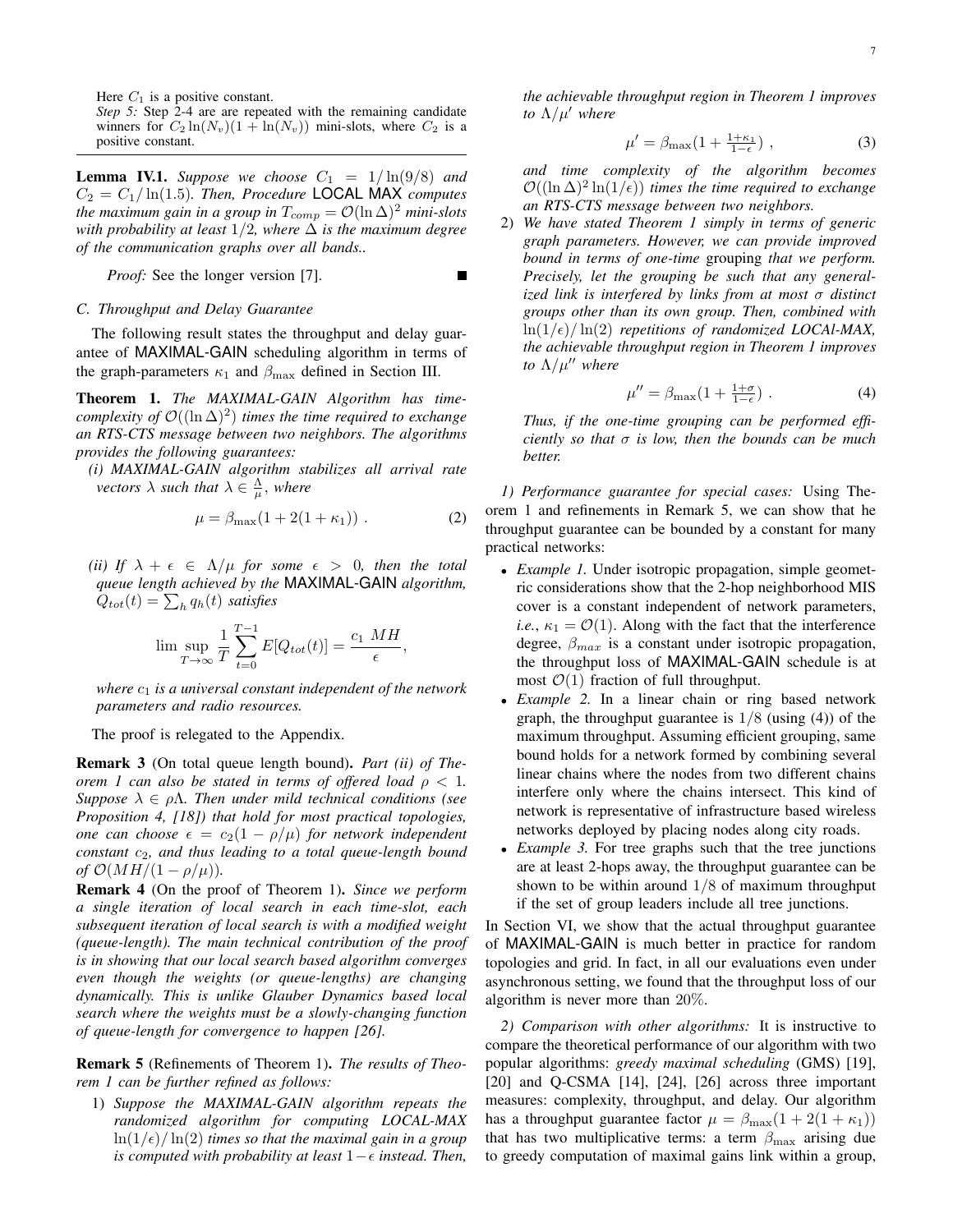and a term  $(1 + 2(+\kappa_1))$  arising due to contention resolution among winner links of different groups. The second term is essential due to *grouping* mechanism which is key to making our algorithm distributed with a complexity that simply scales as  $\mathcal{O}((\ln \Delta)^2)$  which is independent of the network size. On the other hand, *greedy maximal scheduling* (GMS) [19], [20] adapted to our setting has a throughput guarantee factor of  $\beta_{\text{max}}$  and provides optimal throughput scaling as with our algorithm. However, the price of GMS is in terms of much higher computational complexity. Indeed, even a distributed implementation of greedy maximal schedule could easily require  $\Omega(MH \log(MH))$  mini-slots [20] and this could be difficult to implement even for moderate values of number of bands (M) and number of hops (H). Thus, the  $\kappa_1$  dependent second term in our performance guarantee can be viewed as the cost of distributed implementability with a complexity that is practically independent of network size and fully independent of number of bands. Finally, Q-CSMA or Glauber Dynamics based algorithm when applied to our setting would provide a throughput of 100% and distributed-complexity that is essentially  $\mathcal{O}(1)$ ; however, the price of such an algorithm is that total queue length is not guaranteed to be even polynomial in the network parameters like number of nodes, bands etc. *Thus, our algorithm strikes a trade-off between distributedcomplexity, throughput, and delay guarantee by simultaneously guaranteeing bounded throughput loss, network independent distributed complexity, and linear (in number of hops) delay scaling. Our evaluation in Section VI using multi-band asynchronous versions of the algorithms show that, throughput of MAXIMAL-GAIN is typically within 80% of throughput of Q-CSMA and almost on par with GMS, and average delays are considerably better than both Q-CSMA and GMS.*

# *D. Extensions*

Extensions to account for ACI: Due to leakage in adjacent frequency band caused by non-ideal filters in transmitters, interference can be also caused by radios transmitting in adjacent frequency band [8]. We can account for this by defining the interfering links  $I_l$  to be a union of links causing secondary interference and links causing ACI. Some minor modifications are required in the local computation of gain in MAXIMAL GAIN scheduler. We skip the details.

Extensions to multi-hop setting: Our algorithm can be extended to a multi-hop setting by choosing the weights using "queue back-pressure" mechanism developed in [33]. Essentially, instead of choosing the weights as queue-lengths, they must be chosen as differential queue-length as compared to next hop. Some minor changes are required to ensure that nodes can learn suitable information from the neighborhood to compute the queue back-pressure based weights.

# V. ASYNCHRONOUS MAXIMAL-GAIN

We now use the design philosophy of synchronous Maximal-Gain algorithm to develop a distributed MAC scheduler for wireless networks where nodes could be asynchronous or where control packets could be lost. Since the asynchronous model is difficult to analyze without further assumptions, we will provide simulation evaluation of this asynchronous MAC in Section VI.

Due to multi-radio multi-band setting, there are two key challenges in extending our synchronous MAC to an asynchronous setting. First, since there are fewer radios (per node) than bands in a typical setting, it is difficult for nodes to keep track of activities and availabilities of different bands. Second, nodes in a group may not have up to date information on the maximum-gain link.

To alleviate the first problem, we assume that each wireless node has one extra radio for exchange of control messages on a dedicated control band which is a standard approach [17]. All nodes use the control band to send RTS/CTS messages to reserve an intended band (the intended band is decided using our algorithm described shortly). To alleviate the second problem, we use the design philosophy of synchronous Maximal-Gain scheduler as follows. Recall that in the synchronous Maximal-Gain algorithm, in each scheduling slot, each group does the following: *(i)* choose a band at random and *(ii)* the maximumgain link contends for channel access in the chosen band. This can be viewed as assigning priorities to (generalized) links as follows: any maximum-gain link in a randomly picked band has *highest priority* (HP), the links that transmitted in the previous transmission opportunity but has no HP link in the interference neighborhood, have *medium priority* (MP), all other links have *low priority* (LP) and can transmit only if no HP and MP links contend. The prioritization of the links can be achieved by allowing links of different priorities to contend in different parts of contention window as described shortly.

With the above intuition, we now describe our asynchronous MAC scheduler. In the following, we assume that the grouping of the nodes is done identical to that described for the synchronous algorithm. The star-centers are called leaders and they have some extra functionalities. Later in this section, we describe a method to eliminate the role of a leader.

### The Asynchronous MAXIMAL-GAIN Algorithm

Leader's algorithm: The leader in each group performs two key functions: *maintaining, updating, and broadcasting information* about the group members, and *selecting the maximum-gain link* dynamically.

- (1) *Information update:* All nodes send RTS/CTS messages over the control band for an intended link (the choice of the intended link is described later in the algorithm). Any RTS/CTS message contains the following: *(i)* queue-length information of the intended link, *(ii)* the frequency band of the intended link, *(iii)* and the data rate of the intended link. Whenever a leader hears an RTS/CTS message from a group member over the control band, it does the following:
	- *Weight Update:* It updates the queue size of the intended link from the information embedded in the RTS/CTS messages.
	- *Data rate update:* If the data rate of the intended link has changed, then this is also updated.

Nodes also send queue length updates when change in queue length due to packet arrivals is beyond a threshold.

(2) *Maximum-Weight Link Selection:* Once every T time units, a leader chooses a random band and selects the maximum-gain link in its group using information of the weights and the data rates of each link (see Eqn. 1). The leader then broadcasts over the control channel the identity of the chosen maximal-gain generalized link, and also the identity of an existing active link that has to be deactivated (if any). This is because, gain computation requires that one link is activated at the expense of an existing active link. The value of  $T$  is a design parameter and is typically of the order of a few MAC packet transmission times.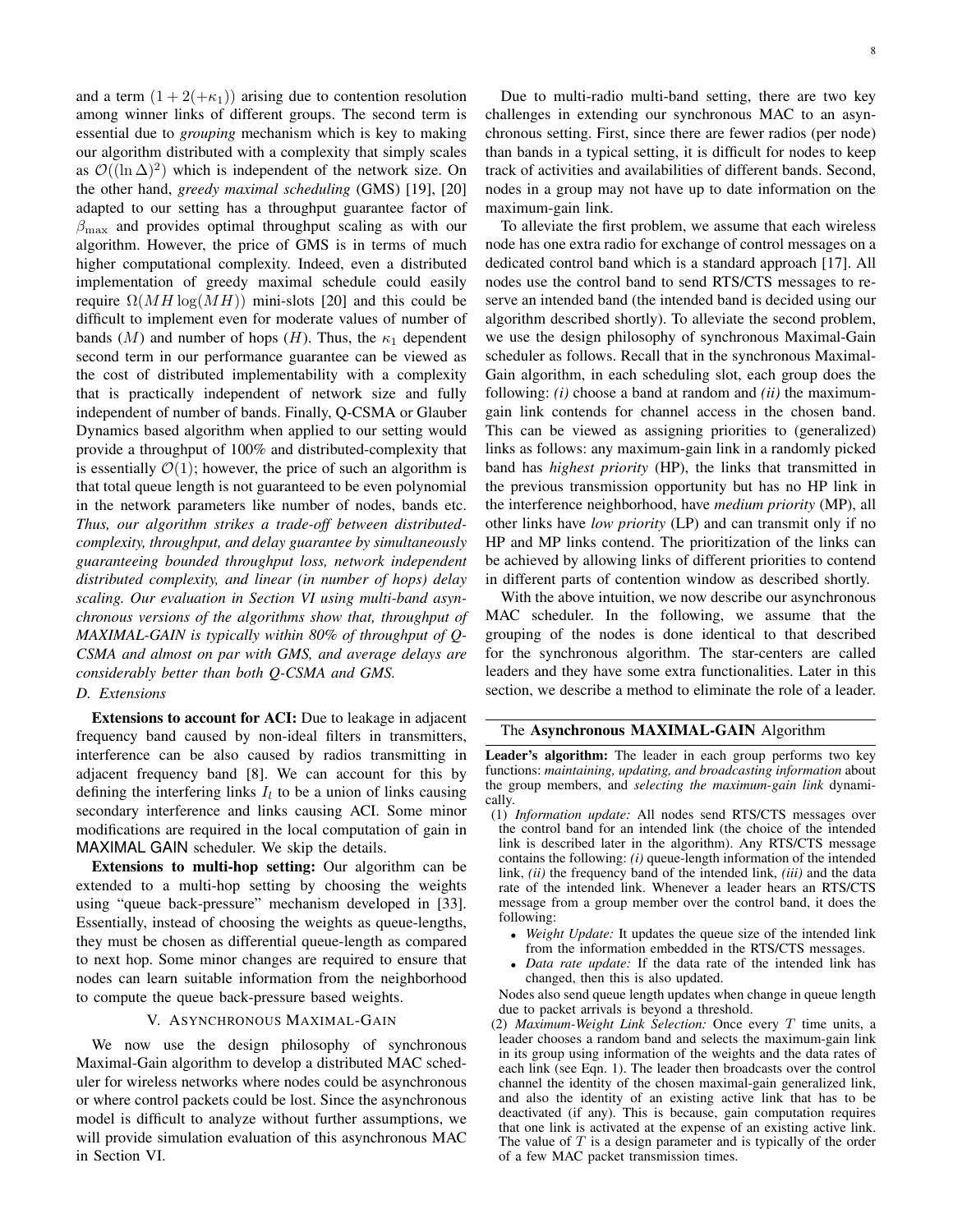9

Node's algorithm: For every node, corresponding to *each radio* is a set of 3 lists of (generalized) links, namely *High Priority (HP)* list, *Medium Priority (MP)* list and *Low Priority (LP)* list. There are two components of node's algorithm: addition and deletion into these lists, and *prioritized* CSMA/CA based on these lists. These two are described below.

(1) *Addition and deletion into HP, MP, LP lists:* The lists are updated as follows for each radio of each node.

• *HP:* If a node hears a broadcast (over the control band) from its leader indicating that it is the transmitter of the maximum-gain generalized link, it adds this link to the HP list. A link is removed from the HP list once it gets activated for the first time.

• *MP*: Any link that gets removed from the HP list is added to the MP list of the same radio. A link in MP list is removed only when it loses contention of the channel over the band corresponding to the link.

• *LP*: Every other link, that is not a part of HP or MP list belongs to LP list. It gets removed only when a link is added to any HP list using the method described above. We ensure that a link belongs to LP list of all radios or none of the radios.

(2) *Maximal-Gain CSMA/CA:* Whenever a radio becomes free, it performs the following steps:

- (i) *Step-1:* The radio visits the lists in order of priority (first HP, followed by MP and then LP) and picks the first inactive link that has non-zero queue length.
- (ii) *Step-2:* The radio switches to the selected link's band and assesses if the channel is free. If it is free, it transmits an RTS message over the control channel at a slot selected uniformly between  $[0, CW/2 - 1]$  if it is an HP-link, between  $[CW/2, 3CW/4 - 1]$  if it is an MP-link, and between  $[3CW/4, CW-1]$  if it is an LP-link. The RTS message contains the following information *(i)* the destination and communication band, and *(ii)* queue size of the link. When the destination node receives an RTS, it responds with a CTS if resources (radio and band) are available to it. The CTS also echoes the information in the RTS.
- (iii) *Step-3:* If the contention is successful, then transmission happens for a constant time interval  $TXOPT$  for HP-links, and for one packet duration for MP and LP links. The constant duration  $T\bar{X}OPT$  is chosen so that multiple packets can be transmitted (typically a few *ms*).

Eliminating the role of group leaders: Since grouping is still necessary, first we ensure that members of the group pick the same random band at every decision epoch, as required by our algorithm, by using the same source of randomness (assume small clock drifts). Same source of randomness within a group can be achieved in the initialization phase by using the MAC address of the neighboring node who initiates group formation first. Second, since the control channel is in the lowest frequency band, all nodes in a group overhear all RTS/CTS messages thus making sure every node can locally compute the maximum gain link in the group.

Grouping periodicity: The grouping in our algorithm implicitly assumes a static network. In presence of node churn, grouping can be performed *incrementally* as follows. New nodes that join can either join an existing group if there is leader in the neighborhood, else, the node can start a new group. In addition, a periodic and infrequent *re-grouping* can be performed to have fewer groups.

Overheads: The RTS/CTS messages in our protocol contain more information than the standard CSMA/CA RTS/CTS messages. We quantify these overheads for practical networks. The RTS/CTS message contains three pieces of information *(i)* destination and band, *(ii)* queue size of the link and *(iii)* identity of radios to be used at source and destination. The first piece of information requires 6 bytes for the destination MAC and 1 byte for the band (we do not expect more than 256 bands). For the second piece of information, we assume that the queue size does not exceed 256 packets, requiring one byte. Finally the identity of the radio requires not more than 1 byte. Therefore the total overhead is less than 9 bytes.

Robustness: Our protocol is robust in the sense that it works even with slightly outdated queue size information with the leaders. Furthermore, it also does not require the nodes in the group to receive every broadcast about maximal-gain links from the leader correctly. We validate this in Section VI.

# VI. EVALUATION

The goals of our simulation experiments are to *(i)* investigate average delay performance of our MAXIMAL-GAIN algorithm *(ii)* evaluate the performance of our algorithm in terms of throughput and *(iii)* evaluate the robustness of our algorithm with respect to loss of control messages in the network. We compare asynchronous MAXIMAL-GAIN algorithm against two popular algorithms: asynchronous and multiradio multi-band band extension to Q-CSMA algorithm [24] called MB-QSMA, and a multi-radio and multi-band version of greedy maximal scheduling [19], [20] called MB-GMS. Roughly speaking, Q-CSMA functions as follows. A link is activated if it wins contention in a CSMA like manner; however, a link decides to contend only if the following two conditions are met: (a) if no other link in the communication range of this link was active in the previous slot (b) the link gets a head upon tossing a coin with probability of head as a suitable increasing function of queue length. MB-QCSMA has two minor changes. (a) The link contention is conditional to availability of a free radio at the node and (b) contentions are done on a control channel with partitions in time, for links of each band. We call our extension MB-QCSMA. It is easy to show that MB-QCSMA achieves 100% throughput, and thus, this allows us to quantify the throughput loss of asynchronous MAXIMAL-GAIN. We also perform comparison with MB-GMS where greedy maximal schedule is computed with generalized-links (instead of links in traditional GMS) every TXOPT period of time; links that are part of greedy maximal schedule use RTS-CTS to occupy channel for TXOPT time duration. Recall that high priority links in asynchronous MAXIMAL-GAIN also stay active for TXOPT time duration.

All our algorithms are implemented over a packet-level, realistic, network simulator called OMNET++ [1]. We use the MIXIM framework for 802.11g like physical layer.

# *A. Setup*

Topology and traffic: We study the network performance for single-hop flows for two types of topologies (a) 25 nodes are placed on a grid in a 2500  $m^2$  area. (b) 25 nodes are randomly deployed in the same area, with a minimum distance of 15 m. Source-destination pairs are generated randomly. To model burstiness of packet arrivals, burst length is drawn from a Zipfian distribution with parameter 1.6, and burst inter-arrival times are drawn from an exponential distribution. To generate realistic interference and RSSI values, we use standard frequency dependent ITU path loss models [4].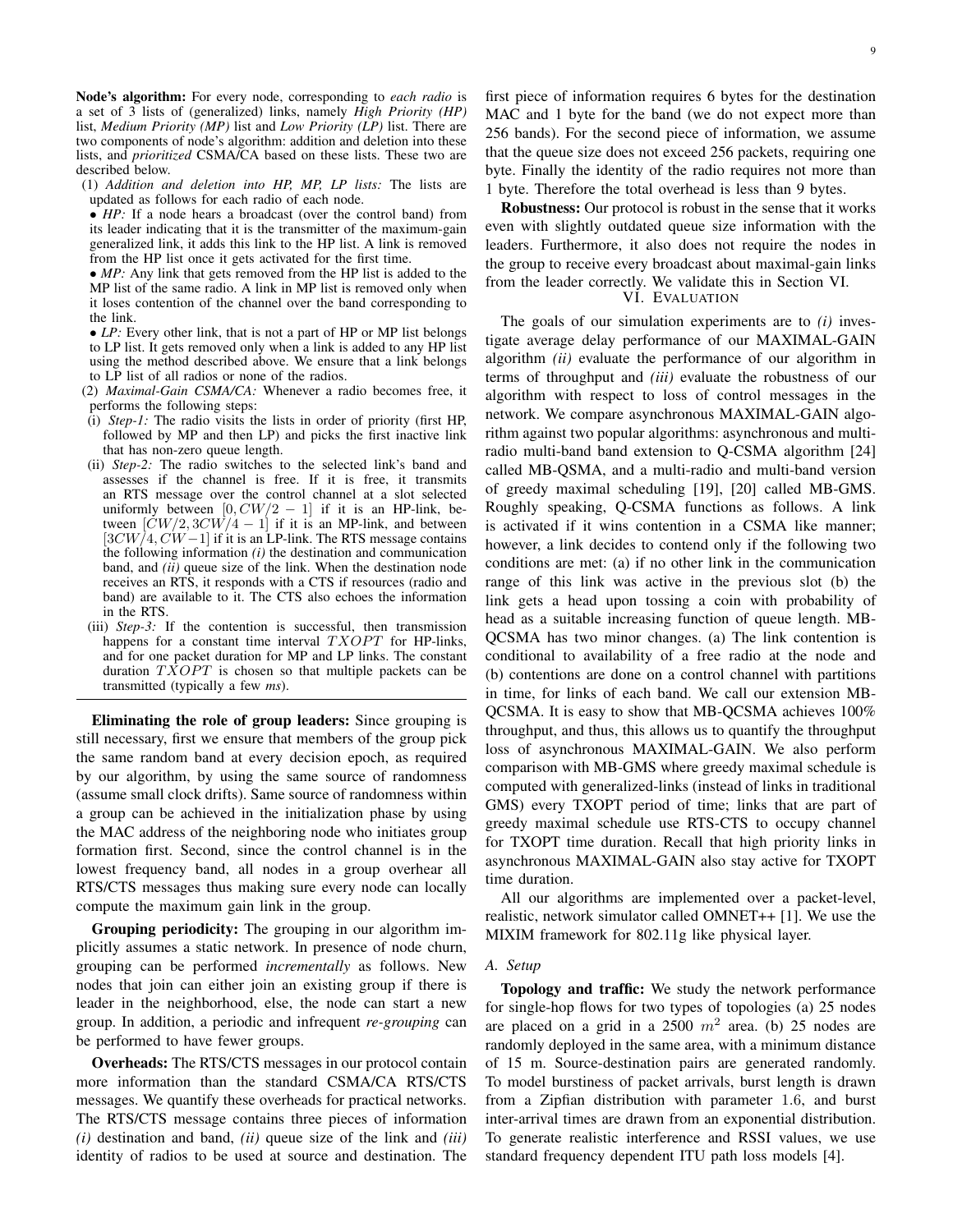

Fig. 2. Throughput attained by Asyncronous Maximal Gain as compared to MB-QCSMA and MB-GMS. Note that, ignoring overheads, MB-CSMA achieves 100% throughput



Fig. 5. (a): Queue evolution of a typical bottleneck node over 10 seconds. (b): CDF of the queue length values of a bottleneck node over 10 seconds. Note that the probability of queue length being less than 25 is close to 50% with MB-QCSMA while it is close to 100% in MAXIMAL-GAIN.

For grid deployment, we present results that are averaged over 60 runs for 5 seconds (1000 simulation slots) with different seeds. For random deployments, we generate 12 random networks and generate traffic with 5 different seeds for each network.

Parameters: We present the results for nodes with two and three data radios and using 8-12 frequency bands randomly chosen from among the TV whitespace bands (512 - 698 MHz). We choose these numbers because we observe that several cities in US have around these many whitespaces available. Each whitespace band is 6 MHz wide.

## *B. Results*

Delay gains: We compare the network-wide average delay of MAXIMAL-GAIN with MB-GMS (Figure 3) and MB-QCSMA (Figure 4). We show the C-CDF of delay improvements (average queue length with MB-QCSMA / Average queue length with MAXIMAL-GAIN) with our asynchronous algorithm for a moderate load (50%) and high load (80%). to answer the question : how often are the delay gains significant? We show the results for 25 node grid deployment with 8 bands and 25 node random deployment with 12 bands. Compared to MB-QCSMA, as shown in Figure 4, under medium load conditions, the gains are  $2 \times (1.75 \times)$  or more in 50% of the runs, and  $1.75 \times (1.5 \times)$  or more in 80% of the runs for grid (random) topology. Also, compared to MB-GMS, as shown in Figure 3, under high-load conditions the gains are  $2 \times (2.25 \times)$ or more in 50% of the runs, and  $1.75 \times (2 \times)$  or more in 80% of the runs for grid (random) topology. Similar gains were observed with 12 (8) bands for grid (random) topologies.

To understand this network-level behaviour more clearly, we observe the behavior of queues at individual nodes in the network. Figures  $5(a)$  and  $5(b)$  plot the queue evolution of one of the congested nodes in the network over a period of 10 seconds. We clearly see that the MB-QCSMA algorithm allows the queue size to grow large before giving the link preferential treatment and draining it. On the other hand, the MAXIMAL-GAIN algorithm drains all queues more uniformly. In Figure 5(b), we plot the CDF of the queue sizes and we observe that, with MAXIMAL-GAIN, queue length is less than 10 for 97% of the time, whereas queue length is less than 10 in only 15% of the time with MB-QCSMA. We also observed similar trends in comparison to MB-GMS.

Our key takeaways are as follows:

- The delay gains are more significant (typically in the range  $2 - 4\times$ ) under heavy load.
- The gains are more prominent for regular topologies like grid, pointing towards the increased benefit of our MAC in scenarios of careful network deployment.
- Our algorithm not only shows gains in average queuelength or delay, but also ensures short queue-lengths on most times during network operation. Thus, our MAC allows the designer to use a small MAC-layer buffer.

Throughput loss: We increase the average arrival rates for flows in the network, till the queues at the nodes start exploding. We call the maximum average arrival rate that the network can support as the maximum stabilizable rate of the network under a given scheduling algorithm. As shown in Figure 2, the maximum stabilizable rate of MAXIMAL-GAIN algorithm is within 80-90% of the maximum stabilizable rate of Q-CSMA algorithm. Also, in most instances, the throughput attained by our algorithm is on par with or better than MB-GMS. Thus, we summarize that, *the throughput loss of our delay oriented MAXIMAL-GAIN MAC is no more than*  $10 - 20\%.$ 

Robustness: MAXIMAL-GAIN algorithm requires the leader to overhear all RTS/CTS communications in the group for correct operation. In practice, it is possible that the leader does not hear all RTS/CTS messages, due to collisions and losses and hence has some outdated information. To measure the robustness of our algorithm to such gaps in accuracy, we vary the probability with which the RTS/CTS messages are overheard by the leader and measure the resulting throughput and delay in the network. We did not observe any significant drop in either throughput or delay performance across several runs even when the probability of not hearing messages was increased to 50%. Thus, our algorithm is robust to somewhat outdated information.

## VII. CONCLUSION

In this paper we have shown that design of practical distributed algorithms for multi-band multi-radio networks are possible that achive low delays, almost achieve full throughput, and have low overhead and complexity.

#### **REFERENCES**

- [1] *http://www.omnetpp.org*.
- [2] FCC's national broadband plan available at *http://www.broadband.gov*.
- [3] Radio technology systems *http://www.radiotechnologysystems.com/*.
- [4] Propagation data and prediction methods for the planning of short-range outdoor radiocommunication systems and radio local area networks in the frequency range 300 MHz to 100 GHz. *Recommendation ITU-R P.1411*, 1999.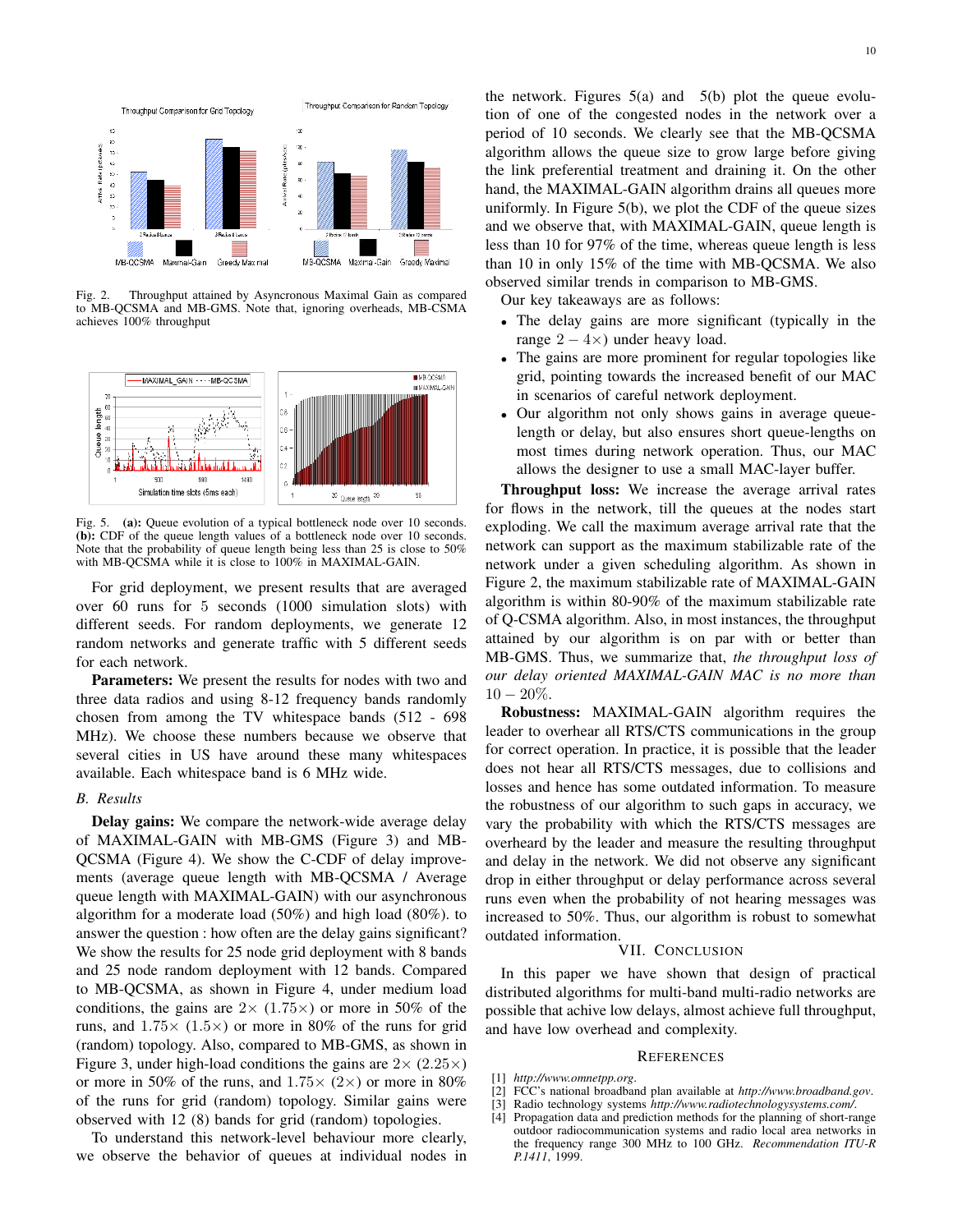

Fig. 3. C-CDF of Delay Gains of Asynchronous Maximal Gain as Compared to MB-GMS.



Fig. 4. C-CDF of Delay Gains of Asynchronous Maximal Gain as Compared to MB-QCSMA.

- [5] E. Angel. A survey of approximation results for local search algorithms. *In Efficient approximation and online algorithms, LNCS 3484 (2006)*, pages 30-73.
- [6] P. Chaporkar, K. Kar, and S. Sarkar. Throughput guarantees through maximal scheduling in wireless networks. In *43rd Annual Allerton Conf on Communications, Control, and Computing*, Sep 2005.
- [7] A. Chatterjee, S. Deb, K. Nagaraj, and V. Srinivasan. Low Delay MAC Scheduling for Frequency-agile Multi-radio Wireless Networks. *Alcatel-Lucent Technical Report,* 2012.
- [8] S. Deb, V. Srinivasan, and R. Maheswari. Dynamic Spectrum Access in DTV Whitespaces: Design Rules, Architecture and Algorithms. In *ACM MobiCom*, 2009.
- [9] M. Dyer and M. Jerrum. On counting independent sets in sparse graphs. In *IEEE FOCS*, 1998.
- [10] D. T. G. Cafaro, N. Correal and J. Orlando. A 100 mhz 2.5 ghz cmos transceiver in an experimental cognitive radio system. In *Proceeding of the SDR 07*, 2007.
- [11] P. Giaccone, B. Prabhakar, and D. Shah. Randomized scheduling algorithm for high aggregate bandwidth switches. *IEEE Journal on Selected Area in Communications*, 21(4):546–559, 2003.
- [12] S. Jagabathula and D. Shah. Optimal delay scheduling in networks with arbitrary constraints. In *ACM SIGMETRICS*, 2008.
- [13] L. Jiang, M. Leconte, R. Srikant, and J. Walrand. Fast Mixing of Parallel Glauber Dynamics and Low-Delay CSMA Scheduling. In *INFOCOM*, 2011.
- [14] L. Jiang and J. Walrand. A distributed CSMA algorithm for throughput and utility maximization in wireless networs. In *46th Allerton Conference on Communications, Control, and Computing*, 2008.
- [15] K. M. Jung and D. Shah. Low delay scheduling in wireless networks. In *Proceedings of IEEE ISIT*, 2007.
- [16] M. Kodialam and T. Nandagopal. Characterizing the capacity region in multi-radio, multi-channel wireless mesh networks. In *ACM Mobicom 2005*.
- [17] P. Kyasunur, J. Padhye, and P. Bahl. On the efficacy of separating control and data into different frequency bands. In *IEEE Broadnets*, 2005.
- [18] L. B. Le, K. Jagannathan, and E. Modiano. Delay analysis of maximum weight scheduling in wireless ad hoc networks. In *CISS*, 2009.
- [19] X. Lin and N. Shroff. The impact of imperfect scheduling on cross layer
- rate control in wireless networks. In *IEEE Infocom*, 2005.  $[20]$  X. Lin, N. B. Shroff, and R. Srikant. optimization in wireless networks. *IEEE Journal on Selected Areas in Communications*, 24(8):1452–1463, 2006.
- [21] S. Merlin, N. Vaidya, and M. Zorzi. Resource allocation in multi-radio multi-channel multi-hop wireless netwoks. In *IEEE INFOCOM*, 2008.
- [22] M. Neely. Delay Analysis for Max Weight Opportunistic Scheduling in Wireless Systems. *IEEE Transactions of Automatic Control*, 2009.
- [23] M. J. Neely. Delay analysis for maximal scheduling in wireless networks with bursty traffic. In *IEEE Infocom*, 2008.
- [24] J. Ni, B. Tan, and R. Srikant. Q-csma:quelength based csma/ca algortithms for achieving maximum throughput and low delay in wireless networks. In *IEEE Infocom Mini-Conference*, 2010.
- [25] S. Parthasarathy and R. Gandhi. Distributed algorithms for coloring and domination in wireless ad hoc networks. In *FSTTCS*, 2004.
- [26] S. Rajagopalan, D. Shah, and J. Shin. Network Adiabatic Theorem: An Efficient Randomized Protocol for Contention Resolution. In *ACM SIGMETRICS*, 2009.
- [27] T. S. Rappaport. *Wireless Communications, Principles and Practice*. Prentice Hall, 2002.
- [28] S. Sarkar and K. Kar. Achieving 2/3 throughput approximation with sequential maximal scheduling under primary interference constraints. In *44th Annual Allerton Conference on Communication, Control and Computing, Allerton, Monticello, Illinois*, September 2006.
- [29] D. Shah and J. Shin. Delay optimal queue-based CSMA. In *ACM SIGMETRICS*, 2010.
- [30] D. Shah, D. N. C. Tse, and J. Tsisiklis. Hardness of low delay network scheduling. *IEEE Transactions on Information Theory*, pages 7810- 7817, 2011.
- [31] G. Sharma, R. R. Mazumdar, and N. B. Shroff. On the complexity of scheduling in wireless networks. In *ACM Mobicom*, 2006.
- [32] L. Tassiulas. Linear complexity algorithms for maximum throughput in radio networks and input queued switches. In *Infocom*, 1998.
- [33] L. Tassiulas and A. Ephremides. Stability properties of constrained queueing systems and scheduling policies for maximum throughput in multihop radio networks. *IEEE Transactions on Automatic Control*, 37(12), 1992.
- [34] W. C. X. C. Znati and T. X. L. Z. Lu. The complexity of channel scheduling in multi-radio multi-channel wireless networks. In *IEEE Infocom*, 2009.

# APPENDIX A

# PROOF OF THEOREM 1

We will start by proving Part 1 of Theorem 1. Then, we will show that the Part 2 of Theorem 1 follows from Part 1 along the lines of proof of delay bound in [18].

Proof of Part 1 of Theorem 1: The max-weight (MW) schedule, defined by the schedule that maximizes the total weight (queue length times the link rate), in every time-slot stabilizes the network [33]. In [11], the result was generalized to show that, any schedule such that the total weight differs from the max-weight schedule at most by an additive constant also stabilizes the network. While [11] showed it for switch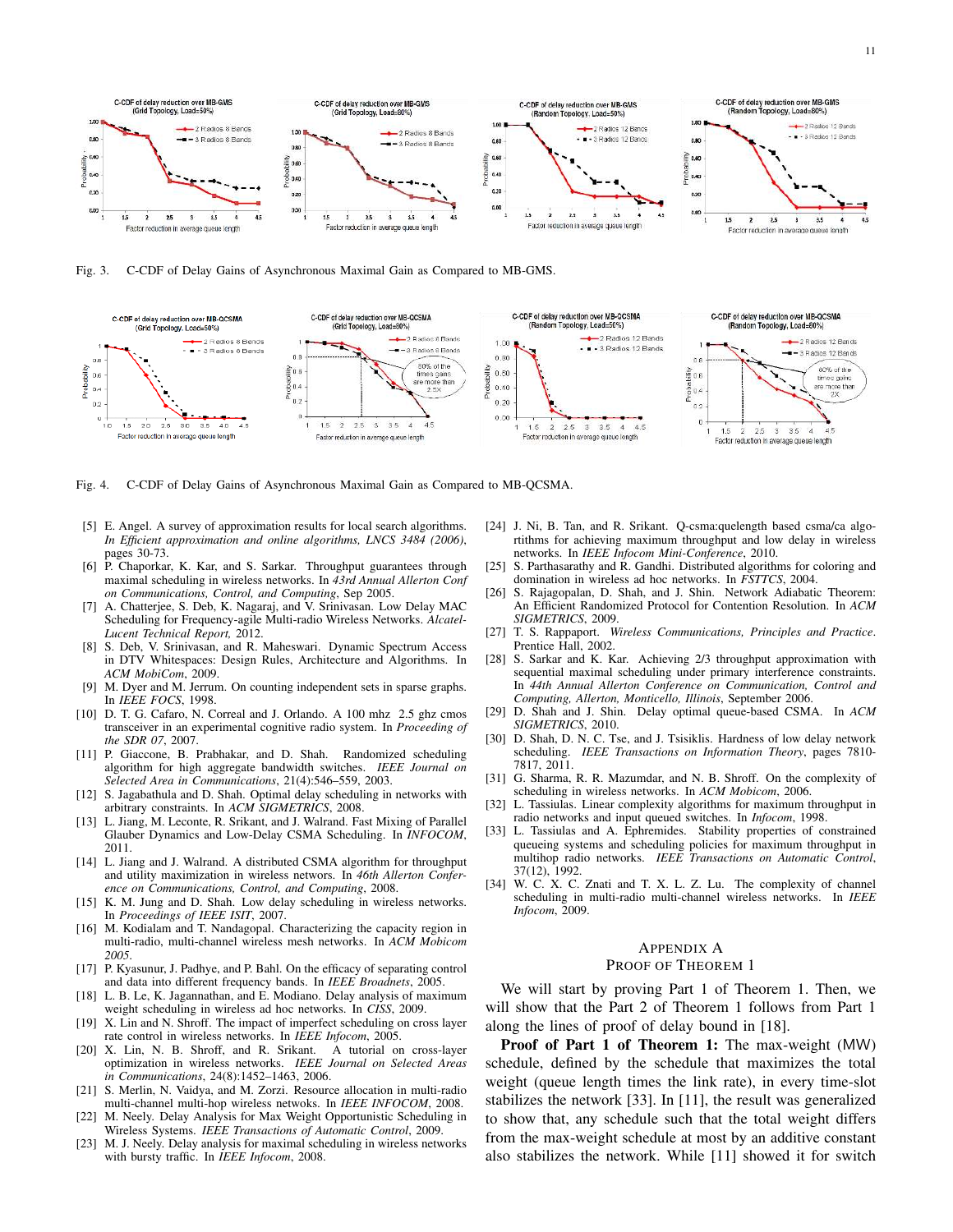scheduling, the technique is very general and can be adapted to show the following generic result for our framework.

Lemma A.1 (Adapted from [11]). *Suppose a randomized algorithm has total weight* W(t) *at time* t *and let* W<sup>∗</sup> (t) *be the weight of the* MW *schedule. If*

$$
\mathbb{E}\left[W^*(t) - kW(t)\right] < C \tag{5}
$$

*for some*  $C < \infty$  *and*  $k < \infty$ *, then the algorithm stabilizes any arrival*  $\lambda \in \frac{\Lambda}{k}$ .

Thus, if we show that MAXIMAL-GAIN schedule satisfies (5) for  $k = \mu$  as defined in Theorem 1, then Part 1 immediately follows. We will now argue that the condition given by (5) is satisfied by a scheduling algorithm, if the following inequality holds for some  $|\alpha| < 1$ :

$$
\mathbb{E}[W^*(t) - \mu W(t)] \le \alpha \mathbb{E}[W^*(t) - \mu W_{-1}(t)], \quad (6)
$$

where  $W_{-1}(t)$  is the total weight at time t of the schedule at time  $t-1$  (denoted by  $S_{t-1}$ ). In other words, if we activate at time t the same set of links as the schedule at  $t - 1$ , the total weight is denoted by  $W_{-1}(t)$ . We will now show (6)⇒(5).

First consider the case  $0 \leq \alpha < 1$ . We introduce some notations. Let  $\delta_1$  be the upper bound on the expected total weight increase that is possible from one slot to the subsequent slot if the arrival rates are in the stable region. Similarly, let  $\delta_2$ be the bound on maximum decrease in weight possible from one slot to the subsequent slot. Clearly, there exists  $\delta_1 < \infty$ because

$$
\mathbb{E}[W^*(t) \mid W^*(t-1)] \le W^*(t-1) + \sum_{h \in \mathcal{H}} \mathbb{E}[A_h(t)]
$$

$$
= W^*(t-1) + \sum_h \lambda_h
$$

$$
\Rightarrow \mathbb{E}[W^*(t)] \le \mathbb{E}[W^*(t-1)] + \sum_h \lambda_h
$$

which follows from the fact that, from  $t-1$  to t, each weight increases by at most the number of arrivals at  $t$ . Thus, we can choose  $\delta_1 = \sum_h \lambda_h$ . Also,  $\delta_2 < \infty$  because the number of packets that can be served over a time slot is bounded.<br>Now, using the facts that  $\mathbb{E}[W^*(t)] \leq \mathbb{E}[W^*(t-1)] + \delta_1$  and  $W_{-1}(t) \ge W(t-1) - \delta_2$  (because  $W_{-1}(t)$  and  $W(t-1)$ ) are the total weight of the same schedule but in successive time-slots), we have the following if (6) holds:

$$
\mathbb{E}[W^*(t) - \mu W(t)]
$$
\n
$$
\leq \alpha \mathbb{E}[W^*(t) - \mu W_{-1}(t)]
$$
\n
$$
\leq \alpha (\mathbb{E}[W^*(t-1)] - \mu \mathbb{E}[W(t-1)]) + \alpha(\delta_1 + \mu \delta_2)
$$
\n
$$
\leq \alpha^2 (\mathbb{E}[W^*(t-2)] - \mu \mathbb{E}[W(t-2)]) + (\delta_1 + \mu \delta_2)(\alpha + \alpha^2)
$$
\n
$$
\leq \frac{\alpha}{1 - \alpha} ((\delta_1 + \mu \delta_2)),
$$
\n(7)

where, we have assumed that the system was started at time  $t = -\infty$  with  $W^* = 0$  and  $W = 0$ .

The case when  $-1 < \alpha \leq 0$  follows by defining  $\delta_1$  as the upper bound on the *decrease* of expected total weight that is possible from one slot to the subsequent slot, and by defining  $\delta_2$  be the bound on maximum *increase* in weight possible from one slot to the subsequent slot. A similar calculation can then be performed.

Thus, we have argued that, (6) implies (5) with  $k = \mu$  which in turn implies Part 1 of Theorem 1. The following Lemma asserts that Equation 6 holds from which the desired result follows.

Lemma A.2. *The Maximal-Gain algorithm satisfies*

$$
\mathbb{E}\left[W^*(t) - \mu W(t)\right] \le \alpha \mathbb{E}\left[W^*(t) - \mu W_{-1}(t)\right],
$$

*where*

$$
\mu = \beta_{\max}(1 + 2(1 + \kappa_1)), \ \alpha = 1 - (\theta + \frac{\theta}{2(1 + \kappa_1)}),
$$
  
and  $\theta = 1 - (1 - \frac{1}{M})^{1 + \kappa_1}.$ 

**Remark 6.** *Note that*  $|\alpha| < 1$  *because*  $0 < \theta + \pi$  $\theta/(2(1+\kappa_1)) < 2$ . This is true for any M and  $\kappa_1$ .

*Proof:*

Let  $S_t$  be the set of activated/scheduled links in time slot t and let  $S_t(f_i)$  be the set of those links that operate over frequency band  $f_i$ . We will index by k the groups formed by the grouping in MAXIMAL-GAIN scheduling. Let  $L_k(j, t) \subseteq$  $S_t(f_i)$  be the set of all generalized links on band  $f_i$  activated at time  $t$  such that the node tail( $l$ ) belongs to group  $k$ .

First, we lower bound  $W(t) - W_{-1}(t)$ . To do this, we consider two kinds of links: *winner links* that are egress from a node based on the outcome of Algorithm LOCAL-MAX described in Section IV-B, and every other links that were also active in the previous time slot but who lose their weight as new winner links get activated. Clearly, the winner nodes that become a part of the schedule deactivate some links in their interference neighborhood. Let  $W^+(t)$  be the random variable denoting the total gain in weight of winner links at time t compared to their total weight if  $S_{t-1}$  was also used at time t; and let  $W^-(t)$  the random variable denoting the loss in weight of deactivated links compared to their total weight if  $S_{t-1}$  was also used at time t.

$$
W(t) - W_{-1}(t) = W^{+}(t) - W^{-}(t)
$$
\n(8)

In the following, we will first lower bound  $\mathbb{E}[W^+(t)|S_t, \mathbf{w}(t)]$ and then upper bound  $\mathbb{E}[W^-(t)|S_t, \mathbf{w}(t)]$ . We will now introduce some notations. Recall that in the MAXIMAL-GAIN algorithm, each group leader selects a band at random and picks the links with the maximum gain to transmit. This link then does CSMA contention to transmit on the chosen band. It may well be that the chosen link is unable to transmit since some other link in an interfering group wins the contention on that band. Define the indicator variable  $I_{k,j}$  as

$$
I_{k,j} = \begin{cases} 1 & \text{if group } k \text{ chooses band } f_j \text{ at random} \\ & \text{and winner captures channel} \\ 0 & \text{else} \end{cases}
$$

We also define

$$
I_{k,j}^{\max} = \begin{cases} 1 & \text{if group } k \text{ succeeds in computing} \\ & \text{the max gain in the group} \\ 0 & \text{else} \end{cases}
$$

Now define  $d_l(t)$  and  $e_l(t)$  as the total weight decrease due to deactivation of other active links (that were active in  $S_{t-1}$ ) at tail $(l)$  and head $(l)$ , respectively. Now note that, for all possible sample paths, we can bound the random variable  $W^+(t)$  as

$$
W^{+}(t) \geq \sum_{k,j} I_{k,j} I_{k,j}^{\max} \max_{l \in L_{k}(j,t-1)} (([w_{l}(t)r_{l} - d_{l}(t)])^{+})
$$
(9)